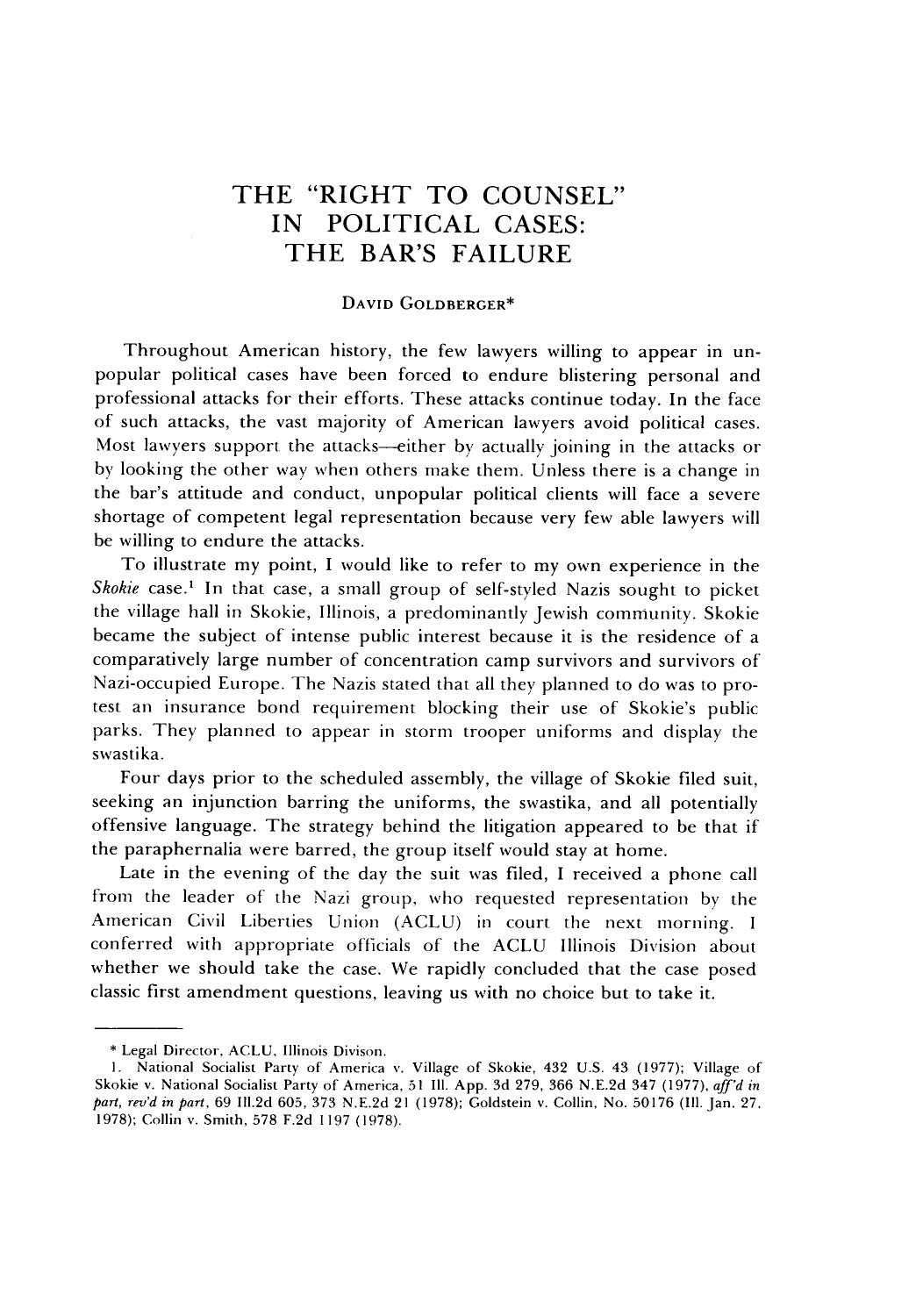I then made several efforts to find a volunteer attorney to take the case. Each person I asked refused because of the short notice or because of distaste for the client. At that point, the hour was growing late; and it was quite clear that no one but **1,** teamed with a part-time volunteer attorney, was willing or able to appear in the case. We did so the following morning. An injunction was issued that afternoon against any assembly in which the party members appeared with uniforms, swastikas, or literature.

The reaction of the community to the ACLU taking the case was predictably hostile. After all, what could be a more offensive client of fact situation in a first amendment case? The Chicago ACLU office was swamped with angry telephone calls, letters of resignation, and ultimately some threats of violence. It is my understanding that some people opposing our representation quietly approached ACLU funding sources to discourage donations and grants.

More disturbing, however, was the reaction of the bar. First I must emphasize-thankfully-that a small number of lawyers who had supported the ACLU for a long time understood the responsibility of the bar to appear in unpopular cases: they provided as solid a base of support as they could. Unfortunately, their support was dwarfed by the reaction of the vast majority of the members of the bar who expressed either indifference or outright hostility because the ACLU had provided counsel. All bar associations stood by silently.

Several attorneys resigned from the Illinois ACLU in anger as soon as they learned of our involvement. For example, a former state official resigned, stating that he did not believe the organization should defend individuals or groups whose philosophy is not consistent with democracy. He avoided the question of whether the conduct was lawfully protected by the first amendent.

When the case was discussed at a meeting of a group of lawyers in private practice, many of them, including a municipal court judge, vigorously expressed the sentiment that the case should never have been taken by the ACLU. They said that if the Nazis had gone unrepresented, an injunction would have been issued against its activities and no one would have paid any attention to the matter. Instead, these lawyers complained, the ACLU's provision of counsel had made the group too newsworthy.

Because of the tradition of the criminal defense bar of providing representation in unpopular criminal cases, it was assumed that its members in particular would understand and actively support the ACLU's decision to provide counsel. Therefore, the ACLU sent a letter to a number of criminal defense attorneys in Chicago, seeking their support in hopes of offsetting the criticism and membership losses that had been generated by the case. The letter quoted the ethical consideration of the Canons of Ethics, which requires lawyers to ap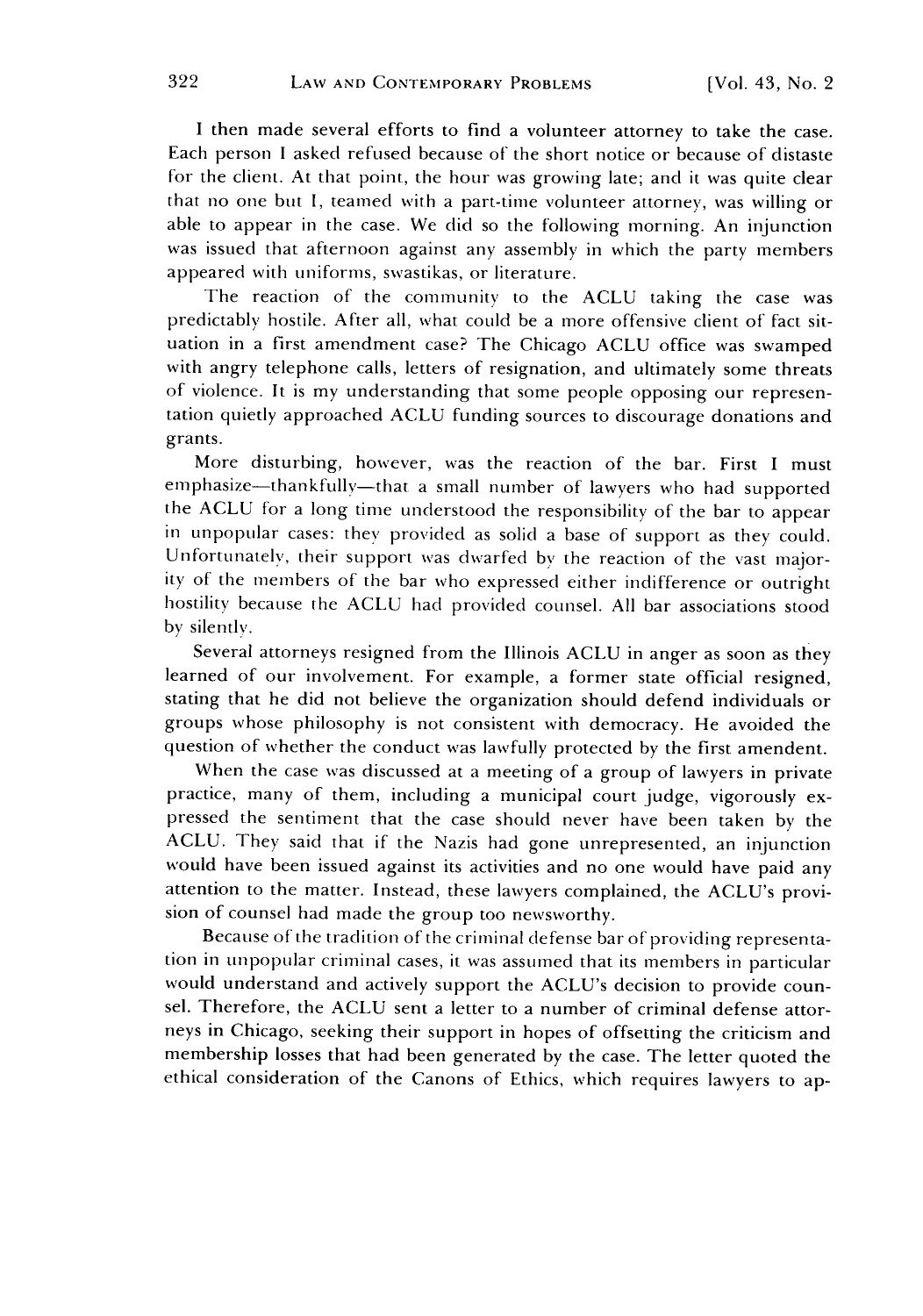pear in unpopular cases.<sup>2</sup> The response was silence. A criminal court judge later observed privately that the criminal defense bar was not sympathetic to defense efforts in the *Skokie* case because most members of the criminal bar found the client's views intolerable.

Former Attorney General Edward Levi, a University of Chicago law professor, broke his agreement to put his name on a public statement urging people not to abandon the ACLU solely because of the *Skokie* case. Levi justified this refusal on grounds that he was not an ACLU member.

As the most visible lawyer in the case, I came in for a substantial share of the criticism and vituperation. In one court document, I was called "neo-Nazi counsel."' (When I objected, the lawyer who made the statement assured me that he meant only "counsel for the neo-Nazis."<sup>4</sup> He said it was like calling counsel for a labor union a "union lawyer.") Personally insulting telephone calls poured into my office. When I appeared at speaking engagements, I was repeatedly called a Nazi sympathizer or a dupe. At one speaking engagement at a synagogue in Gary, Indiana, a small radical political group attempted to disrupt the program long enough to present me with an award for being "Nazi of the Year."

As of the date of this speech, no organized bar group has made a statement or suggestion that the appearance of counsel in the case was constitutionally necessary or, for that matter, ethically proper. None has even considered the question.

A cursory reading of the Canons of Ethics and of American judicial history suggests that the right to counsel even in unpopular political cases is so settled a question that the organized bar should have become concerned as soon as the criticism began to mount. The Canons of Ethics are quite articulate on the subject. The Canons contain an ethical consideration that states, among other things, "Regardless of his personal feelings, a lawyer should not decline representation because a client or a cause is unpoplar or a community reaction is adverse."5 This statement, of course, is hedged by other statements making it clear that "a lawyer is under no [legal] obligation to act as advisor or advocate for every person."<sup>6</sup> Nonetheless, the ethical consideration sets out an ideal against which the bar is presumed to measure its conduct.

The importance of counsel in political cases hardly needs to be discussed. The adversary system is premised on the notion that sound judicial decisions

<sup>2.</sup> ABA **CANONS** OF **PROFESSIONAL** ETHICS, **ETHICAL** CONSIDERATIONS, **2-27** (1969).

<sup>3.</sup> Goldstein **v.** Collin, 77 CH 4367 (Cook County Circuit Court) (plaintiff's motion to quash deposition, July 7, 1977).

<sup>4.</sup> Supra note 3. Oral argument in opposition to defendant's motion to dismiss, Sept. **1,** 1977 and telephone conversation with counsel.

**<sup>5.</sup>** *Supra* note 2.

*<sup>6.</sup> Id.* § 2-26.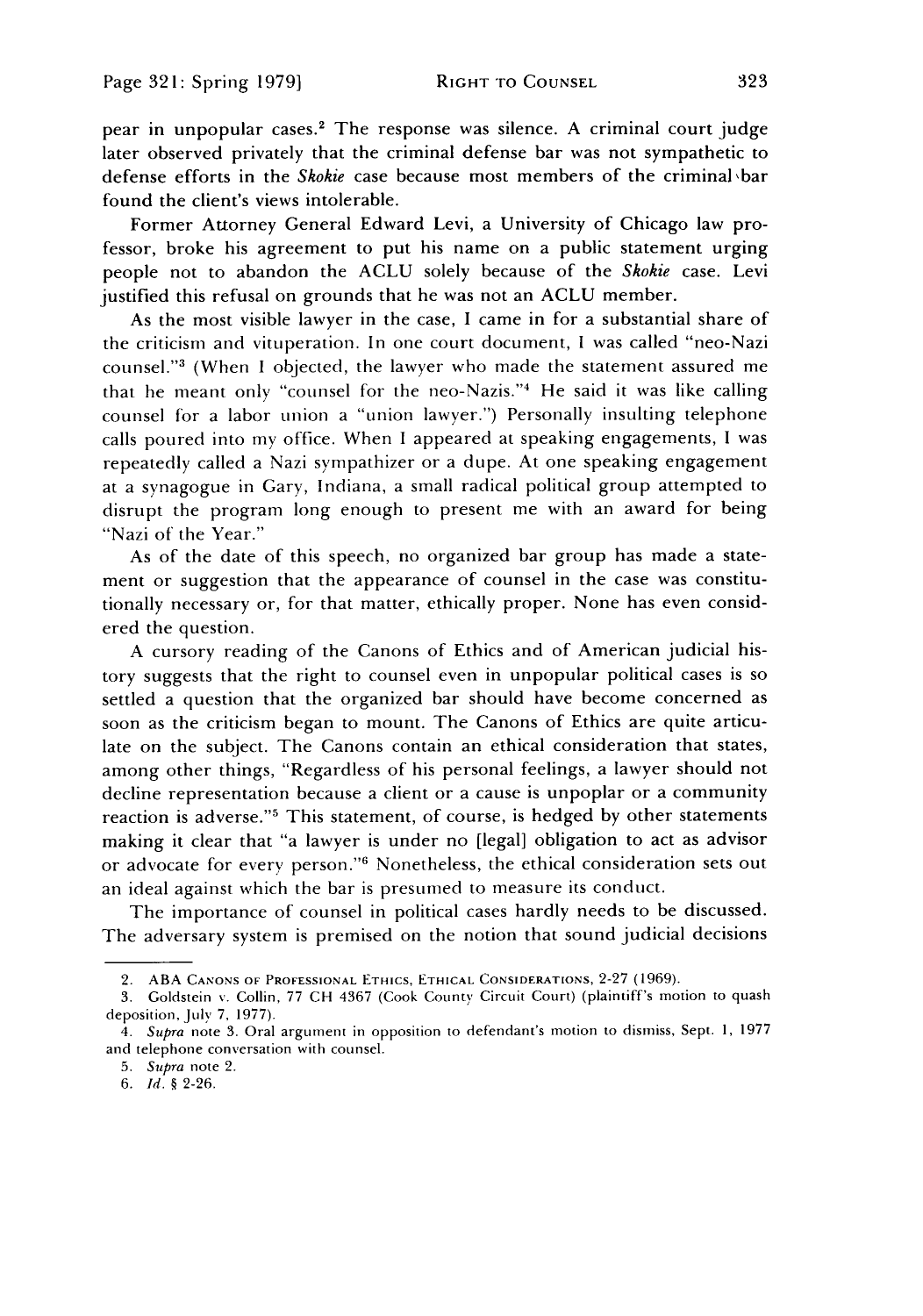are products of cases vigorously contested on *all* sides. To permit a political dissident to go through the court system without a lawyer or with inept representation can generate only poor decisions. This should be a troubling prospect, particularly in cases that turn on vital constitutional questions. Thus, in the words of Justice Hugo Black, "Just as a democratic society needs legislators willing and able to criticize national and state policy, so it needs lawyers who will defend unpopular causes and champion unpopular clients."<sup>7</sup>

The principle that underlies the portion of the Canons of Ethics encouraging lawyers to undertake the representation of unpopular clients is rooted deeply in English tradition. The English actually forbid their barristers from declining to provide representation in cases in which they have basic expertise.<sup>8</sup>

E. V. Rostow, former dean of the Yale Law School, tells us that the obligation of the English barrister to undertake any case tendered to him was acknowledged in Scotland as early as the sixteenth century.<sup>9</sup> As to England, he quotes Sir Hartley Shawcross, former chairman of the General Council of the English Bar, who observed that:

It arose in 1792 over the prosecution of Tom Paine for publishing the second part of his *Rights of Man.* The great advocate Erskine, who accepted the retainer to defend Paine and was deprived of his Office as Attorney General to the Prince of Wales for doing so, said-and said truly-in a famous speech: "From the moment that any advocate can be permitted to say that he will or will not stand between the Crown and the subject arraigned in the court where he daily sits to practice, from that moment the liberties of England are at an end."<sup>10</sup>

In the American colonies, it appeared superficially that there was to be deference paid to the English tradition. For example, there is the timeworn story of the courage of John Adams at the time of the Boston Massacre. Several colonists had been killed by British soldiers during a shooting incident that the colonists believed tantamount to cold-blooded murder."1 A Captain Prescott was thought to have ordered a group of British soldiers to fire, leading to the killings. Adams was asked to defend Prescott, who vigorously denied giving the order.<sup>12</sup> In the face of intense public outrage, Adams agreed to undertake the defense and announced his intentions openly.<sup>13</sup> His defense was successful.

<sup>7.</sup> Law Students Civil Rights Research Council, Inc. **v.** Wadmond, 401 U.S. 154. 180 (1971) (Black, J., dissenting).

**<sup>8.</sup>** H. **DRINKER, LEGAL ETHICS** 139 (1953).

<sup>9.</sup> Rostow, The Lawyer and His *Client,* 48 A.B.A.J. 25, 29 (1962).

**<sup>10.</sup>** The Times (London), Feb. **19,** 1953, at 4, col. 3.

**<sup>11.</sup>** See Report of the Committee of the Town of Boston to Thomas Pownall (March 12, 1770), reprinted in F. **KIDDER,** HISTORY OF **THE BOSTON MASSACRE 21-23** (1870).

<sup>12.</sup> See H. ZOBEL, THE **BOSTON MASSACRE 216** (1970).

<sup>13.</sup> See generali, 3 DIARY AND AUTOBIOGRAPHY OF **JOHN** ADAMS 293-95 (L. Butterfield ed. **1961).**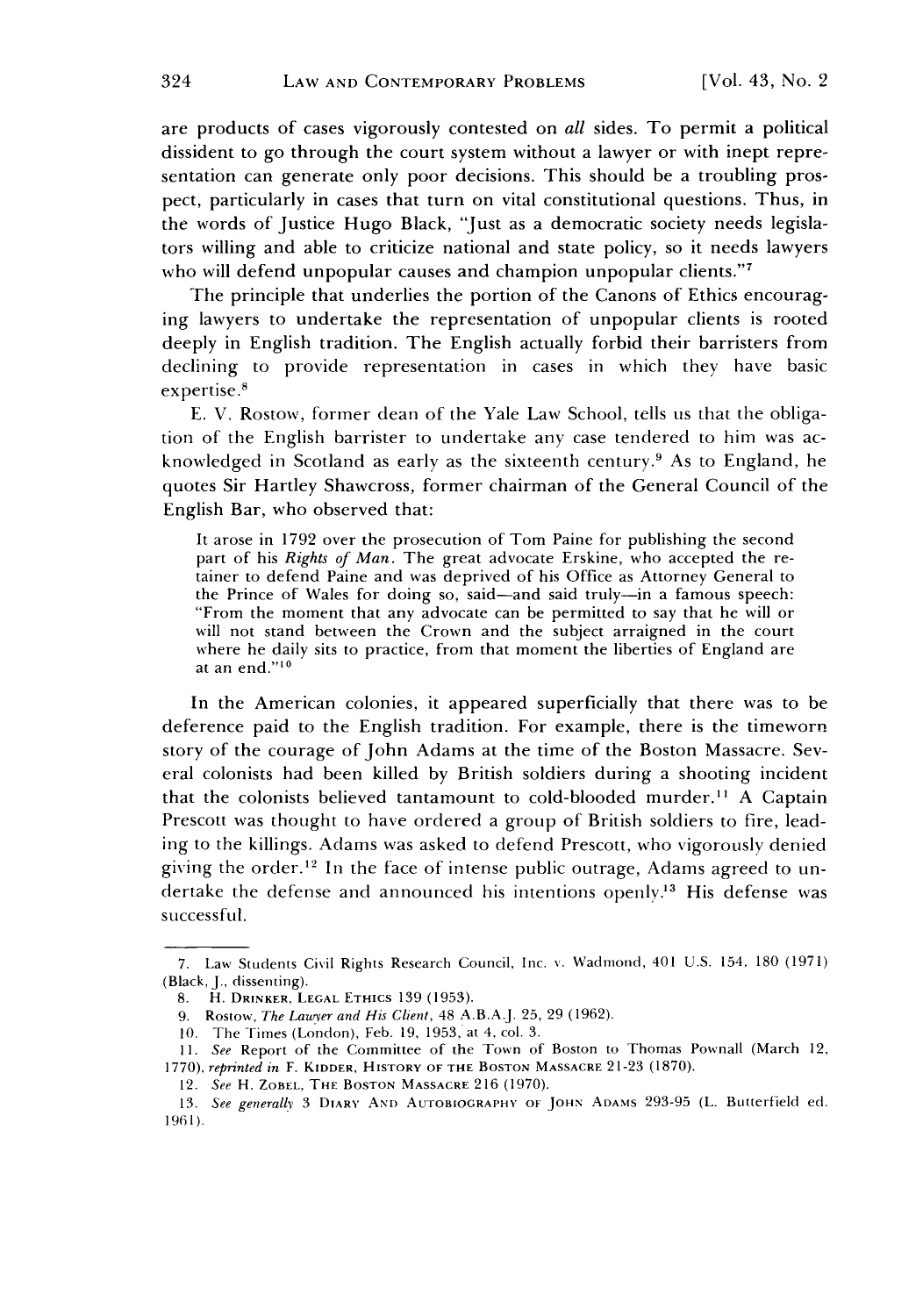There are other prominent examples of adherence to the tradition that a lawyer has an ethical obligation to appear in unpopular cases. For example, there is the case in which the Maryland lawyer Roger Taney represented Pastor Gruber, a Methodist minister who had sermonized against slavery while attending a camp meeting in Washington County, Maryland.<sup>14</sup> At the time, Maryland was a slave state, and abolitionist views were considered an anathema to public order. The minister was indicted on charges that his speech was an incitation of slaves to insurrection. Taney undertook the defense on behalf of Pastor Gruber in the face of enormous public hostility throughout the state; he won an acquittal. $15$ 

Unfortunately, these examples of lawyers' individual commitment to the principle of the bar's obligation to appear in unpopular cases are the exception rather than the rule. For the most part, the English tradition never took root in America, and members of the private bar have assiduously avoided involvement in political cases like the *Skokie* suit.

One of the most embarrassing examples of the bar's treatment of controversial political cases occurred during the McCarthy period. Defense of communists under the various anticommunist laws of the period was shunned by the bar and was left to a few lonely lawyers who, for lack of adequate alternatives, had to appear in case after case.<sup>16</sup> As a result, they quickly became identified with their clients, reducing their effectiveness. In an article published in 1961, Leon Jaworski noted the disturbing nature of the bar's treatment of the communist cases: "Particularly disquieting is the growing tendency of members of the Bar to shun the acceptance of representation on the side that meets with public disfavor."<sup>17</sup>

For a time it seemed that the problem of representation in unpopular cases might be addressed systematically when the U.S. Supreme Court ruled in *Gideon v. Wainwright*<sup>18</sup> that indigent criminal defendants have a constitutional right to counsel. To no one's surprise, the Court's decision generated no moral rebirth among members of the private bar. Rather, it resulted in the creation of large court-supervised public defender organizations which were insulated from criticism and attack by public funding.

*Gideon* did not create a right to counsel for indigents in civil cases, so the Johnson administration's "War on Poverty" created the federally funded legal aid program that ultimately became the Legal Services Corporation. Like public defenders, legal aid lawyers found insulation from attack in controversial cases in public funding. Not that the insulation is complete. During the Nixon administration, for example, Congress made strenuous efforts to limit the abil-

<sup>14.</sup> *See, e.g.,* W. **LEVwIS, WITHOUT** FEAR OR FAVOR 76-77 (1965).

**<sup>15.</sup>** *Id.* at 77.

<sup>16.</sup> *See* C. **BFLFRAGc.** THE **AMERICAN INQUISITION,** 1945-1960, at 177 (1973).

<sup>17.</sup> Jaworski, *The Unpopular Case,* 47 **A.B.A.J.** 714. **714** (1962).

<sup>18. 372</sup> U.S. 335 (1963).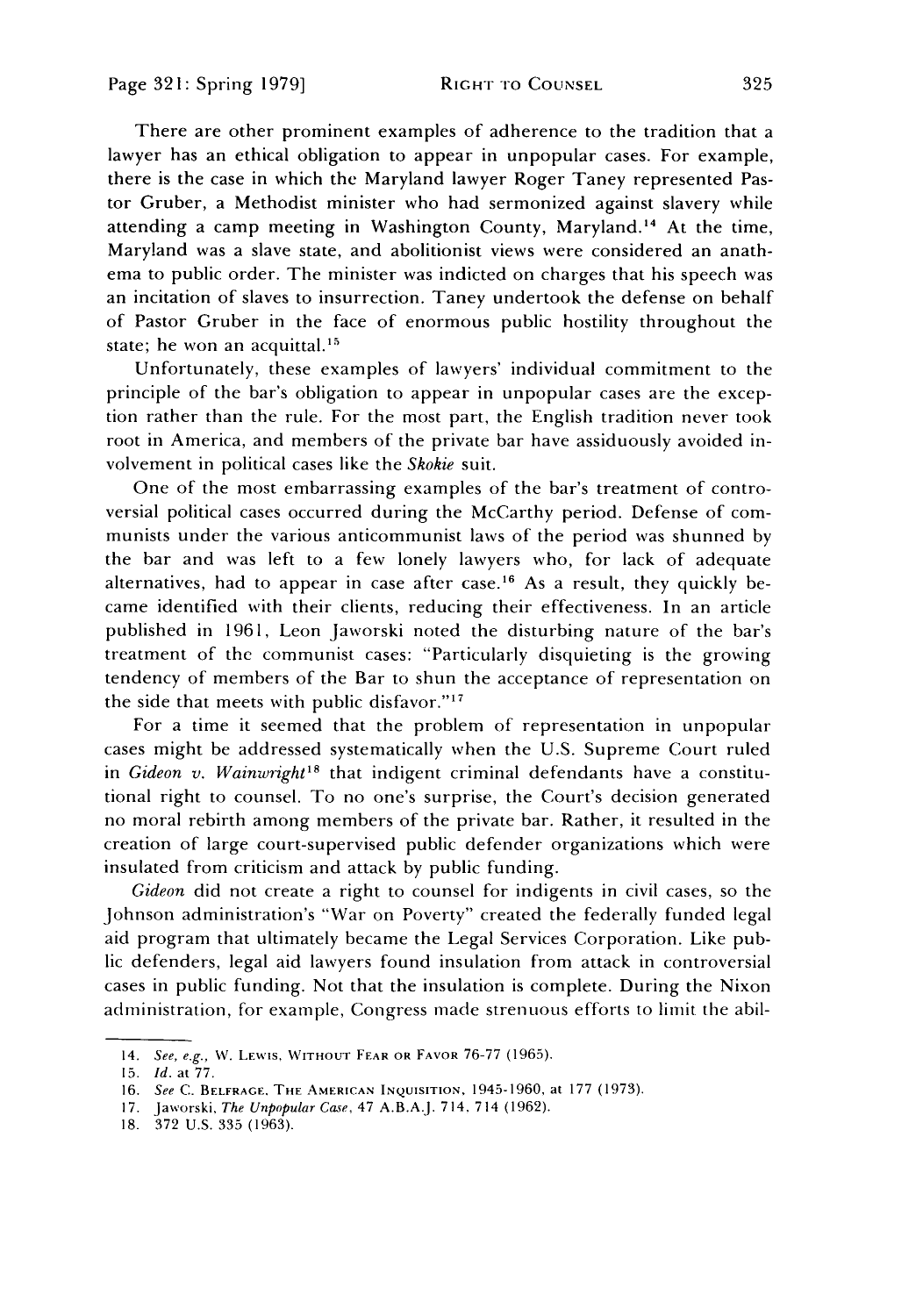ity of legal services attorneys to sue the government.<sup>19</sup> These were largely unsuccessful. However, legal services lawyers are presently barred from representing women desiring elective abortions in cases challenging the validity of anti-abortion laws. <sup>20</sup>

When the *Skokie* case arose, the Nazis who were named as defendants neither qualified for legal aid nor for the public defender. They therefore had to turn to the private bar, where the response was as I have already described.

Admittedly, the problems of American dissidents may appear insubstantial to many in comparison to problems of dissidents in countries governed by dictatorships. However, the undoubtedly true horror stories about the problems of dissidents abroad should not be permitted to obscure the seriousness of problems in the United States.

There are great costs imposed by the American bar's hostility or indifference towards the problems in representing dissidents. The most obvious and important one is as I have already stated: truly unpopular dissidents simply may be denied access to legal representation. This point hardly needs elaboration. Almost every member of the private bar confronted with the possibility of losing clients whose fees guarantee a livelihood or suffering public vilification for representing an unpopular client will refuse such representation.

Another cost of bar indifference in political cases is debilitation of basic civil liberties. The public looks to the bar as an example and as a source of information on civil liberties questions. To the extent that the bar ignores or attacks its own members in difficult civil liberties cases, the public is taught to do the same thing. How can we then expect the public to embrace basic civil rights, such as the right to counsel, when the bar apparently does not?

Finally, there is the cost of the bar's hostility and indifference to the judicial process. Failure of the organized bar to support the work of attorneys in unpopular cases not only exposes those attorneys to attack but also exposes the courts to attack. It is one short step from vilifying the ACLU and its lawyers for advocating and defending first amendment rights to vilifying the courts for upholding those rights. In fact, it was only a few years ago that the American Bar Association attacked the Supreme Court for civil liberties rulings, compelling Chief Justice Warren's resignation from the association.

What can and should the organized bar do in the face of such a long record of hostility or indifference? The answers are clear. The organized bar must:

1. *Speak out publicly on behalf of lawyers who appear in extremely unpopular cases.* The bar's silence and the attacks by its members are intolerable for the reasons I have already explained. The organized bar, therefore, must establish a policy of routinely issuing public resolutions and state-

<sup>19.</sup> See 119 **CONG.** REC. 20685, 20736-20740 (1973).

<sup>20. 42</sup> U.S.C. § 2996f.